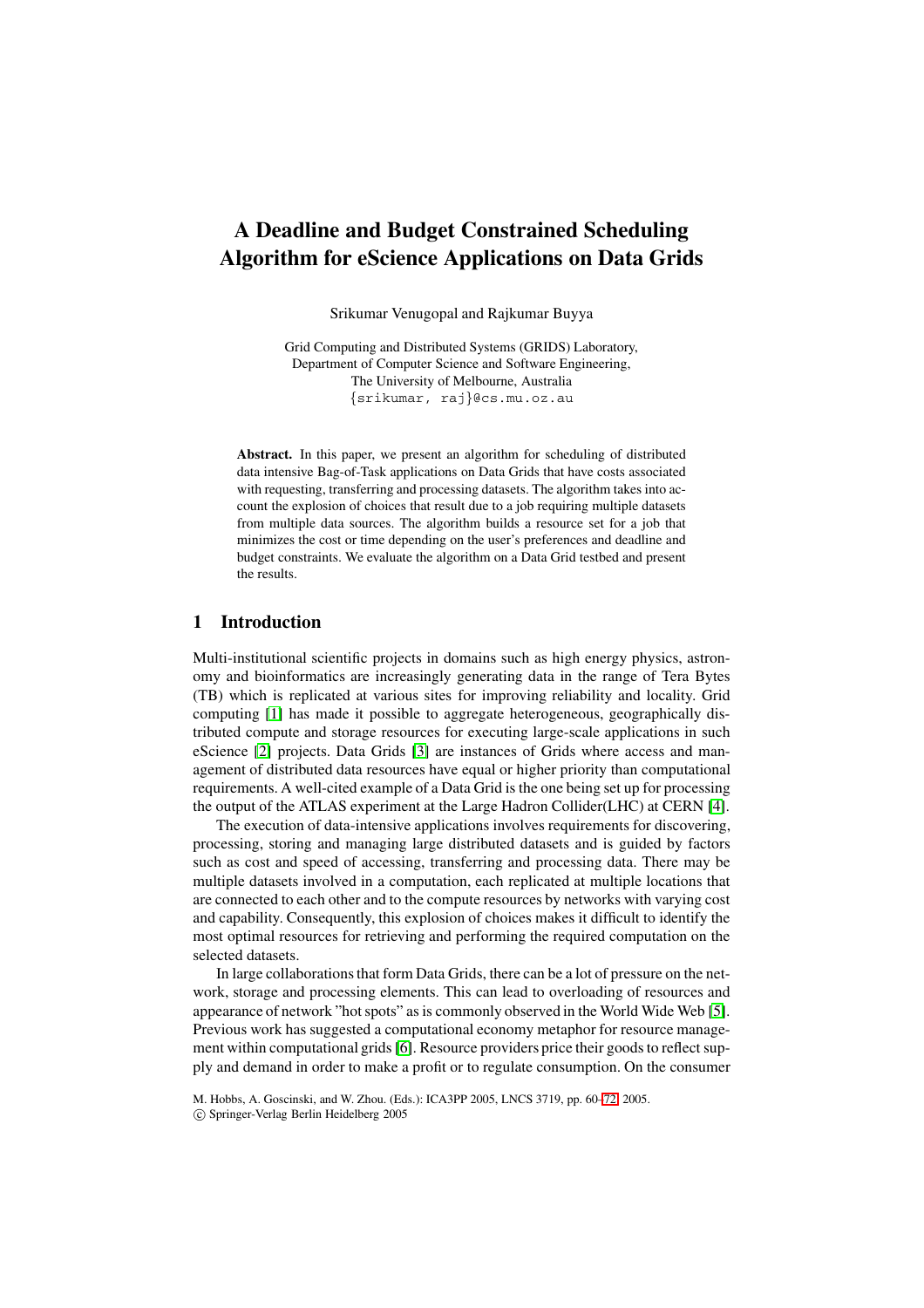side, users specify their deadlines for completing their jobs, the budget available to them and their preference for the cheapest or the fastest processing according to their needs and priorities. While such strategies have been proposed and evaluated for computational grids [\[7\]](#page-11-7), no study has yet been made for similar requirements on Data Grids.

In this paper, we introduce an algorithm for scheduling a Bag-of-Tasks(BoT) application on a set of geographically distributed, heterogeneous compute and data resources. Each of the tasks within the application depends on multiple datasets that may be distributed anywhere within the grid. Also, there are economic costs associated with the movement and processing of datasets on the distributed resources. The algorithm minimizes either the overall cost or the time of execution depending on the user's preference subject to two user-defined constraints - the deadline by which the processing must be completed and the overall budget for performing the computation.

The rest of this paper is organised as follows. In Section [2,](#page-1-0) we survey previous work in data-intensive Grid scheduling. We extend the notion of user-driven deadline and budget constrained scheduling within computational grids to data grids in Section [3.](#page-2-0) In Section [4,](#page-6-0) the proposed algorithm is evaluated on a real Grid testbed and the results are reported. Finally, we conclude our paper and outline future work.

## <span id="page-1-0"></span>**2 Related Work**

Several approaches have been proposed to schedule data-intensive applications on distributed resources. In [\[8\]](#page-11-8), the authors evaluate various heuristics for parameter-sweep jobs which have files as input. They introduce a new heuristic, *XSufferage*, that takes into account file locality by scheduling jobs to those clusters where the files have already been transferred for a previous job. Takefusa, et. al [\[9\]](#page-11-9) explore various combinations of scheduling and replication algorithms and come to the conclusion that for large files, moving computation close to the source of data is the best strategy. Ranganathan and Foster [\[10\]](#page-11-10) have simulated job scheduling and data scheduling algorithms and recommend that it is best to decouple data replication from the job scheduling. In Chameleon [\[11\]](#page-11-11), the scheduling strategy executes a job on one site while taking into account computation and communication costs. Kim and Weissman [\[12\]](#page-11-12) explore a Genetic Algorithm-based approach for decomposing and scheduling a parallel dataintensive application. In previous work [\[13\]](#page-11-13), we have proposed an adaptive algorithm that schedules jobs while minimizing data transfer. It evaluates all known replica locations of the file and submits the job to the compute resource which is located closest to one of the replica locations. However, in the case of applications having to deal with data from multiple sources, the problem is executing the application such that it is optimal with respect to all the data sources rather than a single source as has been considered in the works presented before.

The problem of scheduling BoT applications on distributed systems is a very wellstudied one [\[14\]](#page-11-14)[\[8\]](#page-11-8)[\[15\]](#page-12-0). Deadline and budget constrained scheduling algorithms for compute-intensive BoT applications were proposed and evaluated in [\[7\]](#page-11-7). In this paper, we extend the same notion to data-intensive BoT applications in the following manner. This paper proposes a detailed cost model for distributed data-intensive applications that builds on the models for system costs (processing and transferring overheads) pre-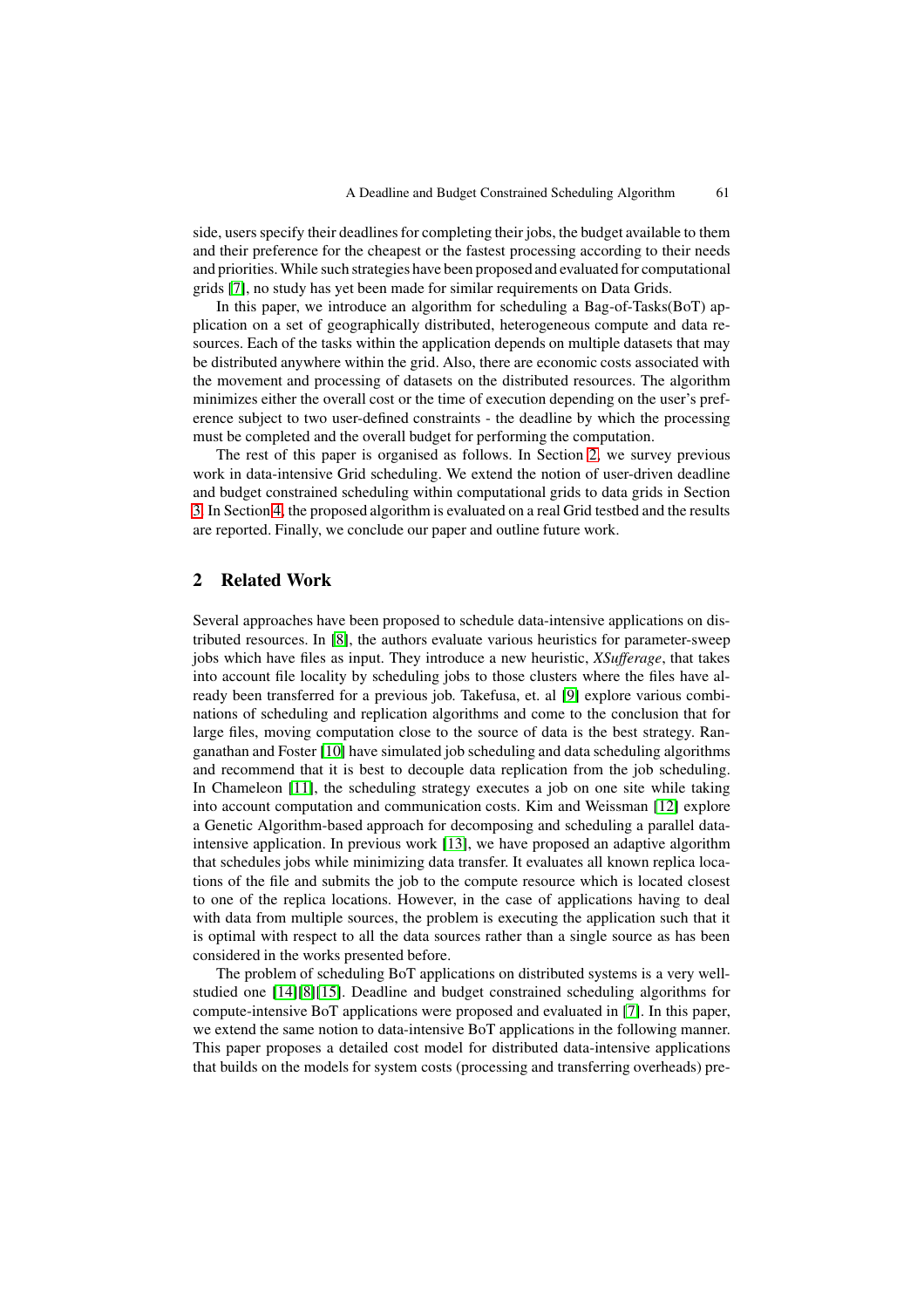viously discussed in [\[12\]](#page-11-12)[\[11\]](#page-11-11)[\[16\]](#page-12-1) and takes into account expenses for storage, transfer and processing of data. It then proposes a new algorithm based on the Min-Min heuristic described in [\[14\]](#page-11-14) that takes into account the deadline and budget constraints of the users and produces a schedule that minimises either cost or time depending on their requirements. The proposed algorithm also explicilty deals with the explosion of choices in scheduling Data Grid applications as is mentioned in the previous section. While this is similar in intent to the work presented in [\[17\]](#page-12-2), there is a lot of difference in the methodologies. In [\[17\]](#page-12-2), the search space is pruned by grouping resources into collections and then sorting the collections in the order decided by a certain performance metric. As will be shown later, within our algorithm, the resource sets are created in an incremental fashion and the search space is limited to only those resources that minimze the objective function.

# <span id="page-2-0"></span>**3 Scheduling**

Fig. [1](#page-2-1) shows a typical Data Grid environment which is composed of storage resources, or *data hosts*, which store the data and compute resources which run the jobs that execute upon the data. This is based on the scenarios drawn up for users of the production Data Grid projects such as LHC Grid [\[18\]](#page-12-3). It is possible that the same resource may contain both storage and computation capabilities. For example, it could be a supercomputing center which has a Mass Storage Facility attached to it. The datasets may be replicated at various sites within this data grid depending on the policies set by the administrators of the storage resources and/or the producers of data. The scheduler is able to query a data directory such as a Replica Catalog [\[19\]](#page-12-4) or the SRB [\[20\]](#page-12-5) Metadata Catalog for information about the locations of the datasets and their replicas. We associate economic costs with the access, transfer and processing of data. The processing cost is levied upon by the computational service provider, while the transfer cost comes on account of the access cost for the data host and the cost of transferring datasets from the data host to the compute resource through the network.



<span id="page-2-1"></span>**Fig. 1.** An economy-based data grid environment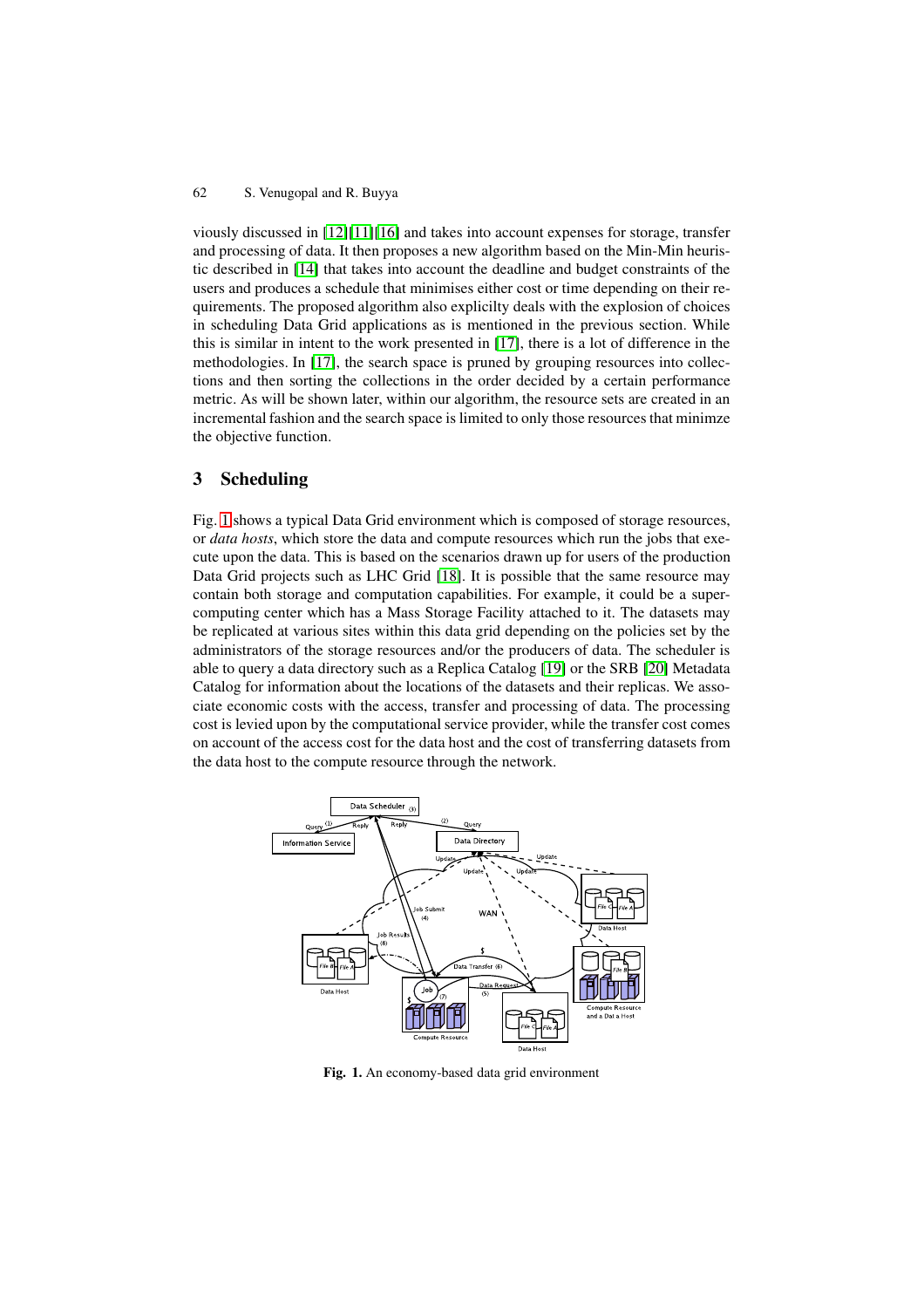We consider a job (equivalent to a task in a BoT) as the atomic unit of computation within this model. Each job requires one or more datasets as input. Each dataset is available through one or more data hosts. The steps for submitting a job to the grid shown in Fig. [1](#page-2-1) are as follows: The scheduler gathers information about the available compute resources through a resource information service (1) and about the data through the data directory (2). It then makes decision on where to submit the job based on the availability and cost of the compute resource, the minimization preference and the location, access and transfer costs of the data required for the job (3). The job is dispatched to selected the remote compute resource (4) where it requests for the dataset from the replica location selected by the scheduler (5  $\&$  6). After the job has finished processing (7), the results are sent back to the scheduler host or another storage resource which then updates the data directory(8). This process is repeated for all the jobs within the set. Here, only resources that meet minimum requirements of the application such as architecture(instruction set), operating system, minimum free memory and storage threshold are considered as suitable candidates for job execution.

We consider, therefore, a set of N independent jobs  $J = \{j_1, j_2, \ldots, j_N\}$  which have to be scheduled on M computational resources  $R = \{r_1, r_2, \ldots, r_M\}$ . Typically,  $N \gg M$ . Each job  $j, j \in J$  requires a subset  $F_j = \{f_{j1}, f_{j2},...,f_{jK}\}\$ of a set of datasets, F, which are each replicated on a subset of P data hosts, $D =$  ${d_1, d_2,..., d_P}$ . For  $f \in F$ ,  $D_f \subseteq D$  is the set of data hosts on which f is replicated.

The time taken to execute a job is the sum of the execution time and the times taken to transfer each of the datasets required for the job from their respective data hosts to the compute node. If the execution time for job  $j$  on compute resource  $r$  is denoted by  $t_{jr}$  and the transfer time for a dataset  $f_j \in F_j$  from a location  $d_{f_i} \in D_{f_i}$  to compute resource r is denoted by  $t_{f_i r}$ , then the total time required for executing the job j is given by  $t_j = t_{jr} + \sum_{f_j \in F_j} t_{f_jr}$  where  $t_{f_jr}$  is the sum of the *response time* of  $d_{f_j}$  and the time taken for the actual data movement. We define *response time* as the difference between the time when the request was made to the data host and the time when the first byte of the file was received at the compute resource. It is an increasing function of the load on the data host. The time taken for the data movement is the size of the data divided by the available bandwidth between the data host and the compute resource. While we have considered a case of sequential data transfer in this model, it can be modified to consider a parallel data transfer model as presented in [\[12\]](#page-11-12).

To calculate the economic cost of executing the job, we denote the economic cost of executing the job j on the compute resource r by  $e_{jr}$  and cost of transferring the dataset f by  $e_{f_jr}$ . Therefore, the total execution cost for job j is given by  $e_j = e_{jr} + \sum_{f_j \in F_j} e_{f_jr}$ where  $e_{f_i r}$  is the sum of *access cost*, which is the price levied by the data host for serving the requested dataset and network transfer cost dependent on the size of the file and the cost of transferring unit data from data host to compute resource . The access cost can be an increasing function of either the size of the requested dataset or the load on the data host or both. This cost regulates the size of the dataset being requested and the load which the data host can handle. The cost of the network link may increase with the Quality of Service(QoS) being provided by the network. For example, in a network supporting different channels with different QoS as described in [\[21\]](#page-12-6), a channel with a higher QoS may be more expensive but the data may be transferred faster.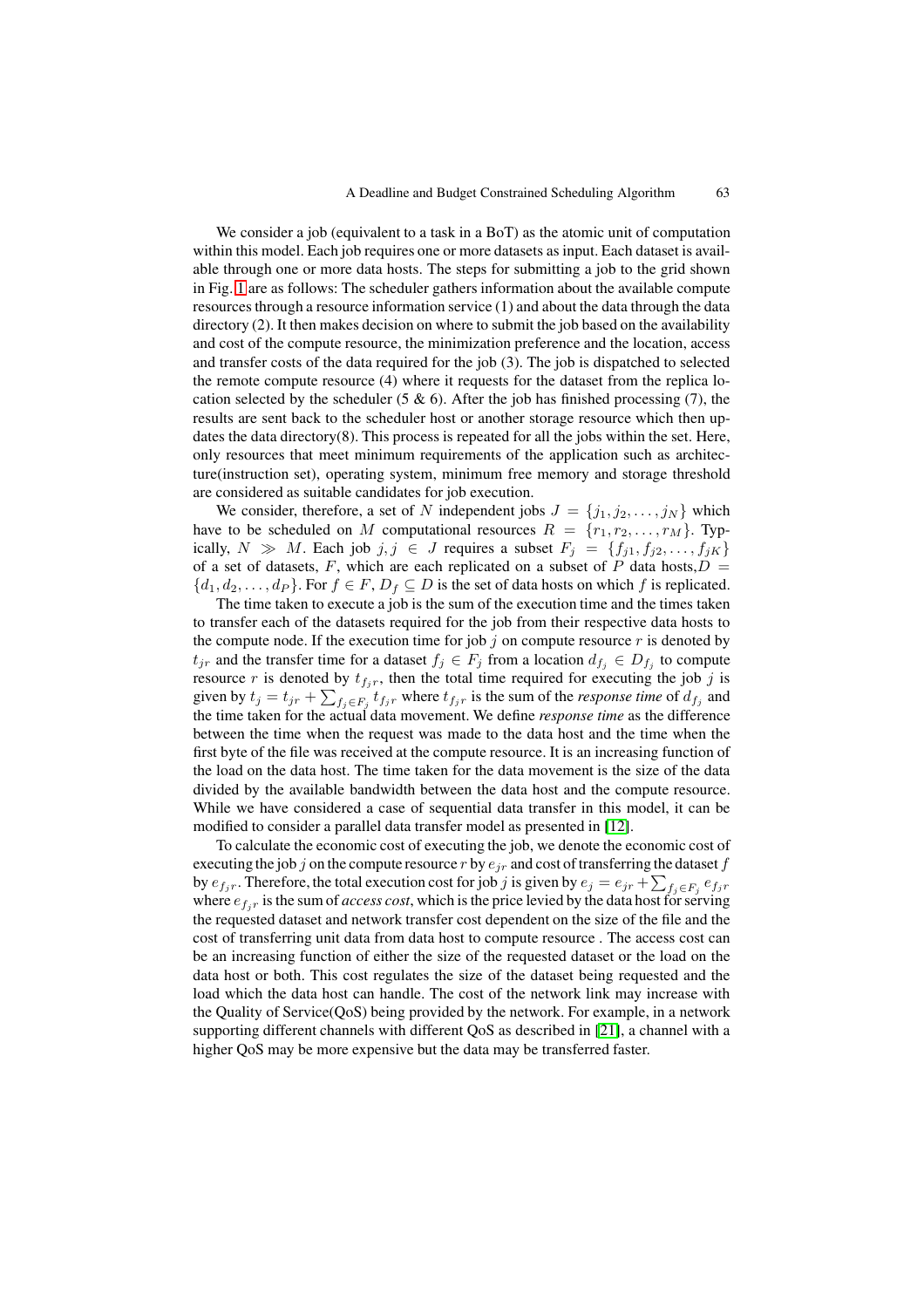We associate two constraints with the schedule, the deadline by which the entire set must be executed (denoted by  $T_{Deadline}$ ) and the maximum budget,  $Budget$ , for processing the jobs.The deadline constraint can therefore be expressed in terms of job execution time as  $max(t_j) \leq T_{Deadline}$ ,  $\forall j \in J$ . The budget constraint can be expressed as  $\sum_{J} e_j \leq Budget$ .

#### **3.1 Algorithm**

Depending on the user-provided deadline, budget and scheduling preference, we can have two objective functions, viz:

- **Cost minimization** We try to execute the jobs in the schedule that causes least expense while keeping the execution time within the deadline provided.
- **Time minimization** Here, the jobs are executed in the fastest time possible with the budget for the execution acting as the constraint.

In both cases the same algorithm can be applied to solve the different objective functions. This is done by means of a switch  $Min$  which allows us to change the decision variables depending on the minimization chosen within the algorithm. We define a function  $f_{min}$  that returns the smallest value within a set of values, A, depending on the minimization applied. Formally,

$$
f_{min}(Min, CVar, TVar, A) = \begin{cases} min(CVar, A) \\ \text{if } Min = Cost \\ min(TVar, A) \\ \text{if } Min = Time \end{cases}
$$

Here, CV ar and TV ar represents variables deal with cost and time respectively. The functions  $min(CVar, A)$  and  $min(TVar, A)$  will return the element of A with the smallest value of  $CVar$  and  $TVar$  respectively. Hence, by changing the value of  $Min$ we can determine the objective function to be minimized by the algorithm. Consequently, Min is a parameter to the scheduling algorithm.

The listing for the algorithm is given in Figure [2.](#page-5-0)  $J_U$ ,  $J_A$ ,  $J_C$  and  $J_F$  are subsets of the set of jobs J consisting of jobs in Unsubmitted, Active, Completed and Failed states respectively. Jobs initially are in the Unsubmitted state, once they are submitted, they become Active and finally end up being Completed or Failed. The scheduling algorithm exits if all jobs are in the final states or if the deadline or budget constraints are violated. The initial part of the loop does bookkeeping. At every polling interval, we update the performance data of the compute resources and calculate the allocation for the current polling interval. For each data resource, we update the network conditions between itself and the computational resources. Then, we sort the computational resources either by the cost of the network link or the bandwidth between the compute resource and the data host depending on the minimization required. The rest of the algorithm is in two parts : the first part maps the jobs to the selected compute resources depending on selected minimization objective (cost or time) while the second dispatches the jobs while enforcing the deadline and budget constraints. These are described as follows: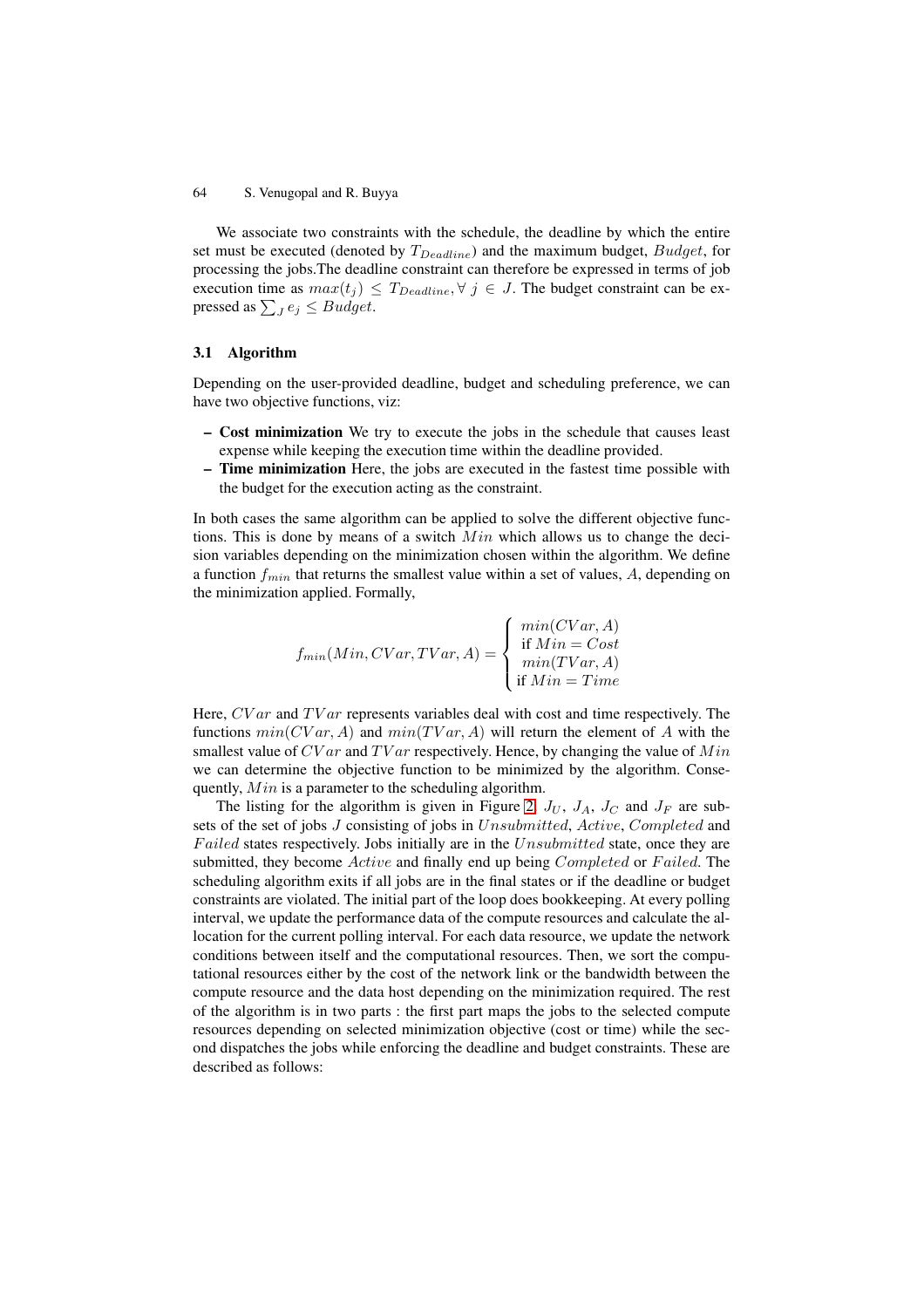| 2  | 1 while $J \neq J_C \cup J_F \ OR \ T_{current} < T_{Deadline} \ OR \ Budget\_spent < Budget$ do<br>Update <i>Budget spent</i> by taking into account the jobs completed in the last |
|----|--------------------------------------------------------------------------------------------------------------------------------------------------------------------------------------|
|    | interval:                                                                                                                                                                            |
| 3  | for each $r \in R$ do                                                                                                                                                                |
| 4  | Calculate performance data on the basis of resource performance in previous                                                                                                          |
|    |                                                                                                                                                                                      |
|    | polling interval;                                                                                                                                                                    |
| 5  | end                                                                                                                                                                                  |
| 6  | <b>for</b> each $d \in D$ <b>do</b>                                                                                                                                                  |
| 7  | Based on current network values, sort $R$ in the increasing order of                                                                                                                 |
|    | $Cost(Link_{dr})$ or $1/BW(Link_{dr}))$ depending on whether Min is Cost or                                                                                                          |
|    | Time;                                                                                                                                                                                |
| 8  | Maintain this list as $R_d$ ;                                                                                                                                                        |
| 9  | end                                                                                                                                                                                  |
|    |                                                                                                                                                                                      |
| 10 | <b>MAPPING SECTION;</b>                                                                                                                                                              |
| 11 | for $j \in J_U$ do                                                                                                                                                                   |
| 12 | $S_j, Temp_j \leftarrow \{\};$                                                                                                                                                       |
| 13 | for $f_j \in F_j$ do                                                                                                                                                                 |
| 14 | Select $\{r, d_{f_i}\}$ such that, depending on $Min$ , either $e_{f_i r}$ or $t_{f_i r}$ is                                                                                         |
|    | minimised;                                                                                                                                                                           |
| 15 | if $S_j = \{\}$ then                                                                                                                                                                 |
| 16 | $S_j \leftarrow S_j \cup \{r, d_{f_j}\};$                                                                                                                                            |
| 17 | $Temp_i \leftarrow S_i;$                                                                                                                                                             |
| 18 | end                                                                                                                                                                                  |
| 19 | else                                                                                                                                                                                 |
| 20 | $S_j \leftarrow (S_j - \{r_{prev}\}) \cup \{r, d_{f_j}\};$                                                                                                                           |
|    | $Temp_j \leftarrow Temp_j \cup \{d_{f_j}\};$                                                                                                                                         |
| 21 |                                                                                                                                                                                      |
| 22 | end                                                                                                                                                                                  |
| 23 | $S_j \leftarrow f_{min}(Min, e_j, t_j, \{S_j, Temp_j\});$                                                                                                                            |
| 24 | $Temp_i \leftarrow S_i;$                                                                                                                                                             |
| 25 | $r_{prev} \leftarrow r \in S_i;$                                                                                                                                                     |
| 26 | end                                                                                                                                                                                  |
| 27 | end                                                                                                                                                                                  |
| 28 | <b>DISPATCHING SECTION;</b>                                                                                                                                                          |
| 29 | Sort $J_U$ in the ascending order of $e_j$ or $t_j$ depending on $Min$ ;                                                                                                             |
| 30 | $Expected$ Budget $\leftarrow$ Budget spent;                                                                                                                                         |
| 31 | for $j \in J_U$ do                                                                                                                                                                   |
| 32 | Take the next job $j \in J_U$ in sorted order;                                                                                                                                       |
| 33 | $r \leftarrow r \in S_j;$                                                                                                                                                            |
| 34 | if $r$ can be allocated more jobs then                                                                                                                                               |
| 35 | if $Min = Cost \, AND \, (T_{Current} + t_j) < T_{Deadline}$ then                                                                                                                    |
| 36 | <b>if</b> $(Expected\_Budget + e_j) \leq Budget$ <b>then</b> submit <i>j</i> to <i>r</i> ;                                                                                           |
| 37 | else stop dispatching and exit to main loop                                                                                                                                          |
| 38 | end                                                                                                                                                                                  |
| 39 | <b>if</b> $Min = Time$ AND $Expected\_Budget + e_j \leq Budget$ <b>then</b>                                                                                                          |
| 40 | <b>if</b> $(T_{Current} + t_j) < T_{Deadline}$ then submit j to r;                                                                                                                   |
| 41 | else stop dispatching and exit to main loop                                                                                                                                          |
|    |                                                                                                                                                                                      |
| 42 | end                                                                                                                                                                                  |
| 43 | $Expected_Budget = Expected_Budget + e_j;$                                                                                                                                           |
| 44 | Remove j from $J_U$ ;                                                                                                                                                                |
| 45 | end                                                                                                                                                                                  |
| 46 | end                                                                                                                                                                                  |
| 47 | Wait for the duration of the polling interval;                                                                                                                                       |
|    | 48 end                                                                                                                                                                               |
|    |                                                                                                                                                                                      |

<span id="page-5-0"></span>**Fig. 2.** Pseudo-code for Deadline and Budget Constrained Cost-based Scheduling of Data Intensive Applications.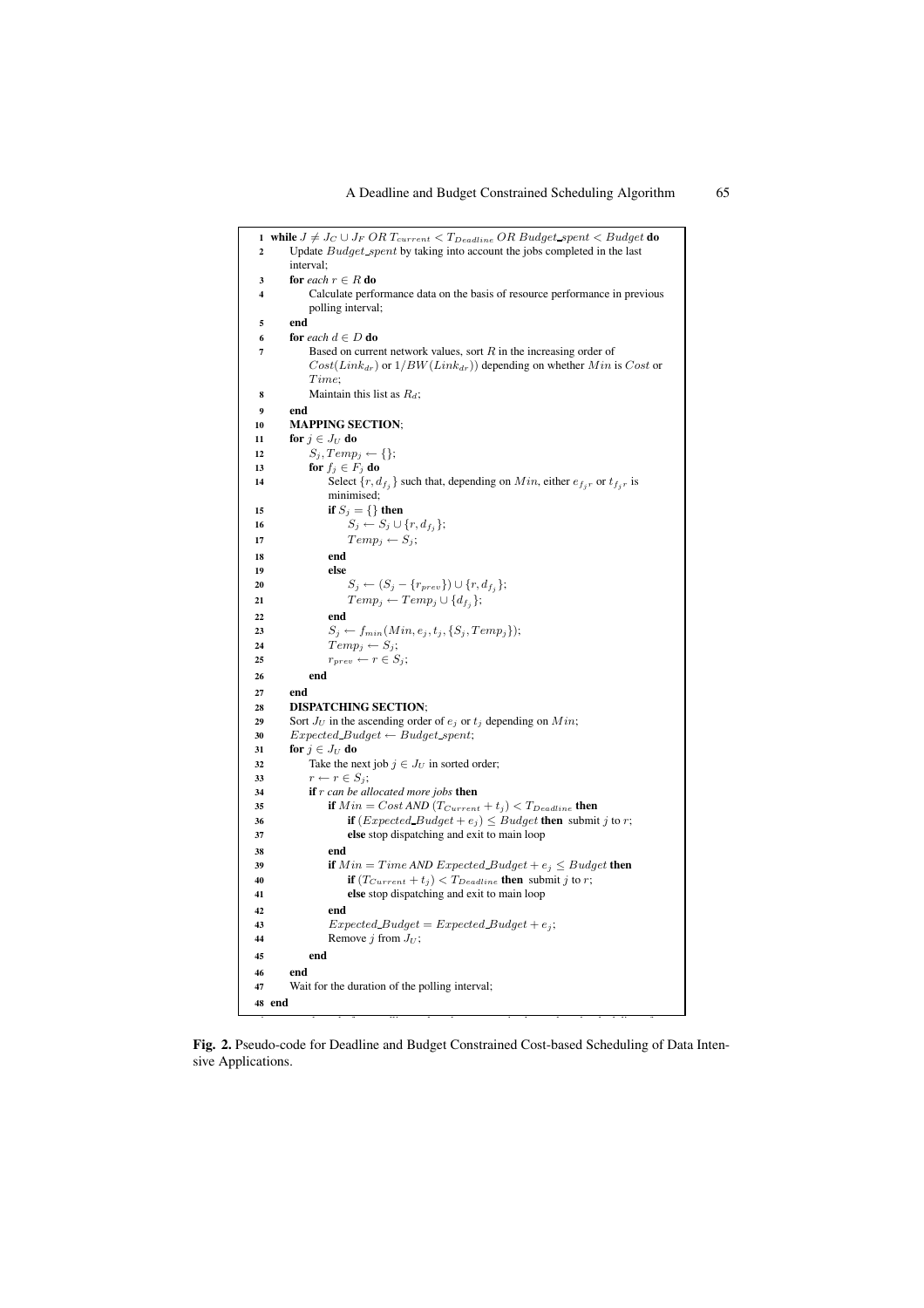*Mapping:* We require one compute resource to execute the job and one data host each for every dataset required by the job. That is, for each job j, we create a **resource** set  $S_j = \{r_j, d_{j1}, d_{j2}, \ldots, d_{jK}\}\$  that represents the compute and data resources to be accessed by the job in execution. However, if we try all possible combinations of compute and data resources for each job, this results in a  $O(N(MP)^K)$  mapping where  $K$  is the maximum number of datasets for each job.

We, therefore, decrease the complexity by making a choice at each step within the mapping section. For a job, we iterate through the list of datasets it requires. For each dataset, we pick the combination of a compute resource and a data host that returns the lowest value for expected transfer  $cost(e_{f,r})$  or time( $t_{f,r}$ ) depending on either cost or time minimization. This is done in  $O(P)$  time as for each data host, we only have to pick the first compute resource out of its sorted list of compute resources. Then we create two resource sets,  $S_i$  and  $Temp_i$ , the former with the current selected compute and data resources and the latter with the current selected data resource but with the compute resource selected in the previous iteration,  $r_{prev}$  (lines 15 - 22). Then, we compare the two sets on the basis of the expected cost or execution time and select the resource set which gives us the minimum value (line 23). This procedure ensures that the choice of the compute resource and the resource set so formed at the end of each iteration is better than those selected in all previous iterations. For  $N$  jobs, therefore, the above mapping loop runs in  $O(NKP)$  time.

*Dispatching:* In the dispatching section, we first sort all the job in the ascending order of the value of the minimization function for their respective combinations. Then, starting with the job with the least cost or least execution time, we submit the jobs to the compute resources selected for them in the mapping step if the allocation for the resources as determined in the initial part has not been exhausted. For cost minimization, we see if the deadline is violated by checking whether the current time( $T_{Current}$ ) plus the expected execution time exceeds  $T_{Deadline}$  (line 35). If so, the job goes back into the unsubmitted list in the expectation that the next iteration will produce a better combination. If Budget is exceeded by the current job then we stop dispatching any more jobs and return to the main loop since the rest of the jobs in the list will have higher cost (lines 36-37). For time minimization, we check if the budget spent (including the budget for all the jobs previously submitted in current iteration) plus the budget for the current job exceeds Budget. If the deadline is violated by the current job then we stop dispatching and return to the main loop.

## <span id="page-6-0"></span>**4 Experiments and Results**

We have implemented the scheduling algorithm presented in Section [3](#page-2-0) within the Gridbus Broker [\[13\]](#page-11-13). The testbed resources used in our experiments is detailed in Table [1.](#page-7-0) The *cost per sec* denotes the rate for performing a computation on the resource in Grid Dollars (G\$). It can be seen that some of the resources were also used to store the replicated data and therefore, were performing the roles of both data hosts and compute resources. The average available bandwidth between the compute resources and the data hosts is given in Table [2.](#page-8-0) We have used NWS (Network Weather Service) [\[22\]](#page-12-7)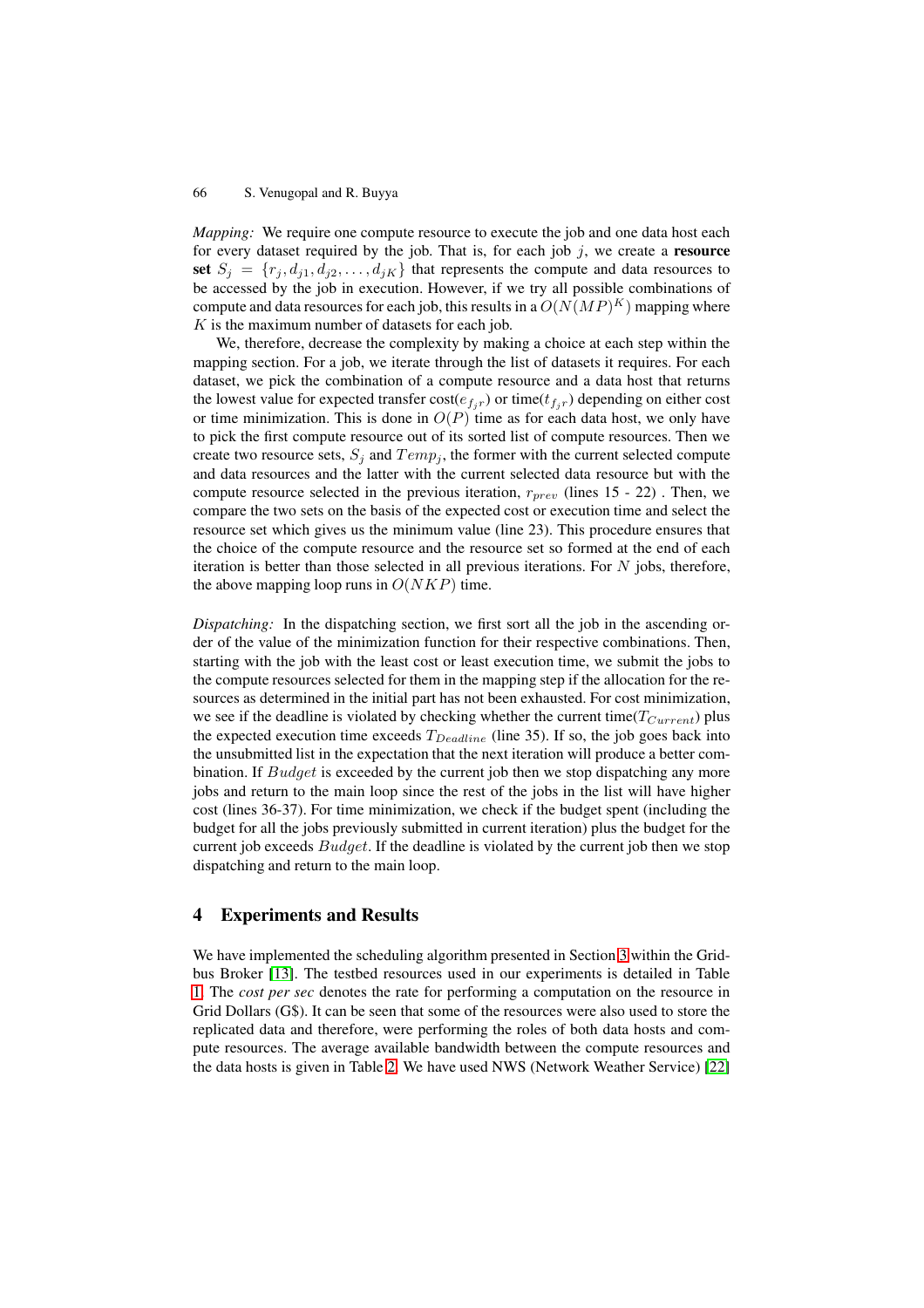<span id="page-7-0"></span>

| Organization                           | Resource details                                                       | Role                    | Compute                     | <b>Total Jobs</b> |                |
|----------------------------------------|------------------------------------------------------------------------|-------------------------|-----------------------------|-------------------|----------------|
|                                        |                                                                        |                         | Cost(G\$)                   | Done              |                |
|                                        |                                                                        |                         | /sec)                       |                   |                |
|                                        |                                                                        |                         |                             | TimeCost          |                |
| Dept. of Computerbelle.cs.mu.oz.au     |                                                                        | Broker Host, Data       | 6                           | 94                | $\overline{2}$ |
|                                        | Science, University of 4 Intel 2.6 GHz CPU, 2 GB RAM, Host,            | Compute                 |                             |                   |                |
| Melbourne                              | 70 GB HD, Linux                                                        | <b>NWS</b><br>resource, |                             |                   |                |
|                                        |                                                                        | Server                  |                             |                   |                |
|                                        | School of Physics, fleagle.ph.unimelb.edu.au                           | Replica<br>Catalog      | $N.A.^*$                    |                   |                |
|                                        | University of Mel- <sup>[1</sup> Intel 2.6 Ghz CPU, 512 MBhost, Data   | host,                   |                             |                   |                |
| bourne                                 | RAM, 70 GB HD, Linux                                                   | NWS sensor              |                             |                   |                |
|                                        | Dept. of Computerbelle.cs.adelaide.edu.au                              | Data host, NWS          | N.A. *                      |                   |                |
|                                        | Science, University of 4 Intel 2.6 GHz CPU, 2 GB RAM, sensor           |                         |                             |                   |                |
| Adelaide                               | 70 GB HD, Linux                                                        |                         |                             |                   |                |
| Australian Nationalbelle.anu.edu.au    |                                                                        | Data Host, Com-         | 6                           | $\mathfrak{D}$    | 4              |
|                                        | University, Canberra 4 Intel 2.6 GHz CPU, 2 GB RAM, pute resource, NWS |                         |                             |                   |                |
|                                        | 70 GB HD, Linux                                                        | sensor                  |                             |                   |                |
|                                        | Dept of Physics, Uni-belle.physics.usyd.edu.au                         | Data Host,<br>Com-      | $\mathcal{D}_{\mathcal{L}}$ | 2                 | 119            |
| versity of Sydney                      | 4 Intel 2.6 GHz CPU(1 avail), 2 pute resource, NWS                     |                         |                             |                   |                |
|                                        | GB RAM, 70 GB HD, Linux                                                | sensor                  |                             |                   |                |
| Victorian Partnershipbrecca-2.vpac.org |                                                                        | Compute resource,       | $\overline{4}$              | 27                | $\Omega$       |
|                                        | for Advanced Com-180 node cluster (only head nodeNWS sensor            |                         |                             |                   |                |
| puting, Melbourne                      | utilised)                                                              |                         |                             |                   |                |

| Table 1. Resources within Belle testbed used for evaluation and their costing |  |  |  |  |  |  |
|-------------------------------------------------------------------------------|--|--|--|--|--|--|
|-------------------------------------------------------------------------------|--|--|--|--|--|--|

<sup>∗</sup>Not used as a compute resource but only as a data host

for measuring the network bandwidths between the computational and the data sites. We have used only the performance data and not the bandwidth forecasts provided by NWS. It has been shown that NWS measurements with 64 KB probes cannot be correlated with large data transfers[\[23\]](#page-12-8)[\[24\]](#page-12-9). However, we consider the NWS measurements are indicative of the actual available bandwidth in our case. In the future, we hope to use regression models for more accurate measurements as has been shown in [\[23\]](#page-12-8)[\[24\]](#page-12-9) .The broker itself was extended to consider the price of transferring data over network links between the compute resources and the data hosts while scheduling jobs. In our experiments, although we have artificially assigned data transmission costs shown in Table [3,](#page-8-1) they can be linked to real costs as prescribed by ISPs (Internet Service Providers). During scheduling, data movement cost and time were explicitly taken into account when data and compute services were hosted on different resources.

Within the performance evaluation, we wanted to capture various properties and scenarios of Data Grids and applications. Accordingly we devised a synthetic application application that requests  $K$  datasets that are located on distributed data sources and are registered within a replica catalog. The datasets are specified as Logical File Names (LFNs) and resolved to the actual physical locations by the broker at runtime. The application then processes these datasets and produces a small output file (of the order of KB). In this particular evaluation, the datasets are files registered within the catalog. There are 100 files of size 30 MB each, distributed between the data hosts listed in Table [1.](#page-7-0) The BoT application here is a parameter-sweep application consisting of 125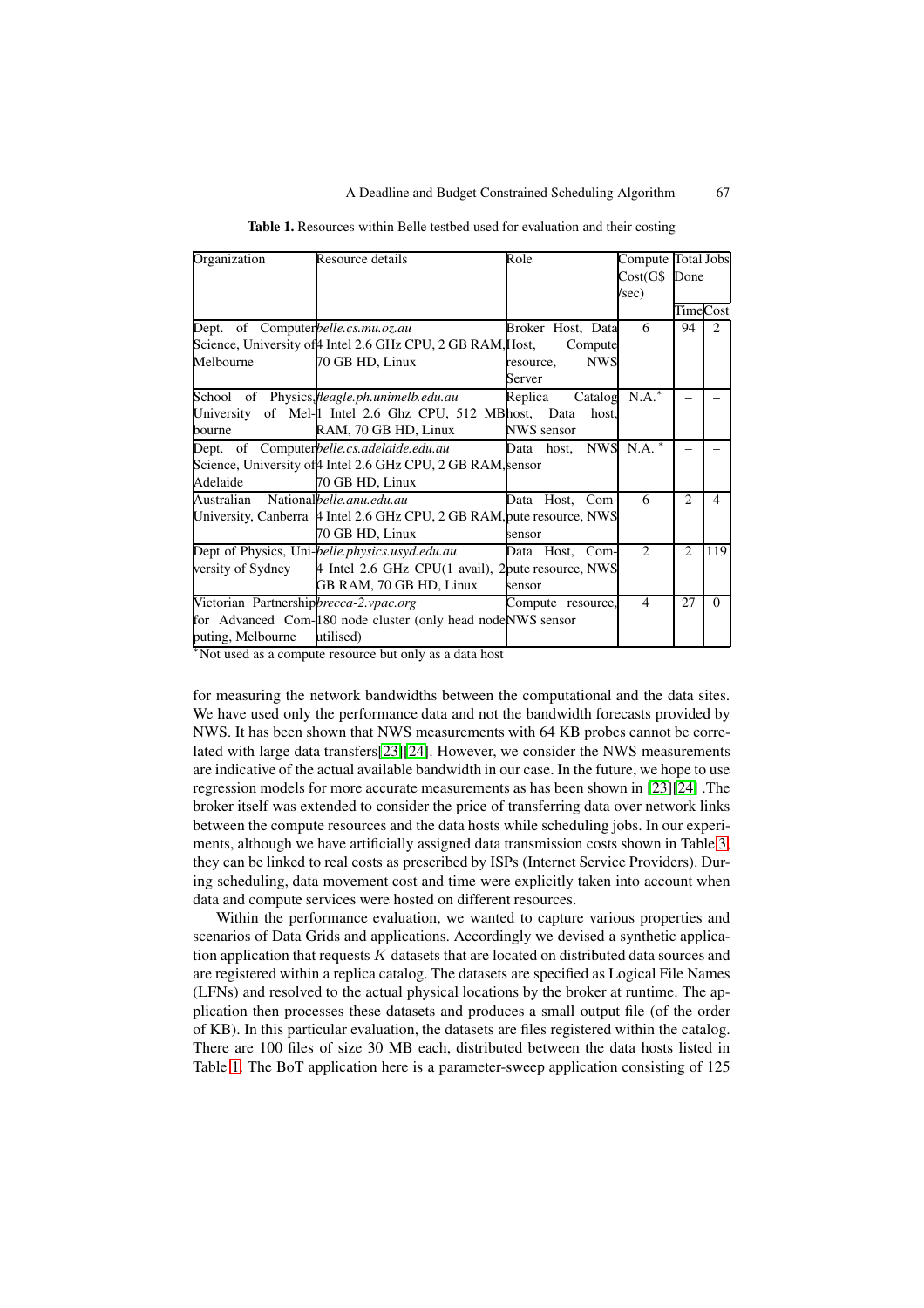<span id="page-8-0"></span>**Table 2.** Avg. Available Bandwidth between Data Hosts and Compute Resources as reported by NWS(in Mbps)

|            | <b>Compute Resources</b> |       |             |       |
|------------|--------------------------|-------|-------------|-------|
| Data Hosts | <b>UniMelbANU</b><br>CS  |       | UniSyd VPAC |       |
| <b>ANU</b> | 6.99                     |       | 10.242      | 6.33  |
| Adelaide   | 3.45                     | 1.68  | 2.29        | 6.05  |
| UniMelb    | 41.05                    | 6.53  | 2.65        | 20.57 |
| Physics    |                          |       |             |       |
| UniMelb    |                          | 6.96  | 4.77        | 36.03 |
| CS         |                          |       |             |       |
| UniSyd     | 4.78                     | 12.57 |             | 2.98  |

|            | <b>Compute Resources</b> |            |      |             |
|------------|--------------------------|------------|------|-------------|
| Data Hosts |                          | UniMelbANU |      | UniSyd VPAC |
|            | CS                       |            |      |             |
| <b>ANU</b> | 34.0                     | 0          | 31.0 | 38.0        |
| Adelaide   | 36.0                     | 34.0       | 31.0 | 33.0        |
| UniMelh    | 40.0                     | 32.0       | 39.0 | 35.0        |
| Physics    |                          |            |      |             |
| UniMelb    | 0                        | 30.0       | 36.0 | 33.0        |
| CS         |                          |            |      |             |
| UniSyd     | 33.0                     | 35.0       |      | 37.0        |

<span id="page-8-1"></span>**Table 3.** Network Costs between Data Hosts and Compute Resources (in G\$/MB)



<span id="page-8-3"></span>

| ation | (mins.) | Minimiz-Total Compute Data CostTotal<br>Time $Cost(G$)(G$)$ | Cost(G\$) |
|-------|---------|-------------------------------------------------------------|-----------|
| Cost  | 80      | 31198.27 39126.65 70324.93                                  |           |
| Time  | 54      | 76054.90 43821.64 119876.55                                 |           |

**Fig. 3.** Distribution of file access

<span id="page-8-2"></span>jobs, each job an instance of the application described before requiring 3 files (that is,  $K = 3$  $K = 3$  for all the jobs in this evaluation). Fig. 3 gives the distribution of the number of requests for data made by the jobs versus the data hosts. The distribution is the same for both cost and time minimization. The datasets were transferred in sequence, that is, the transfer of one dataset was started after the previous had completed. The computation times for the jobs were randomly distributed within 60-120 seconds.

There are two measures of performance that we are interested in: the first is the relative usage of the computational resources under cost and time minimization which indicates how the choice of minimization criteria impacts resource selection and the second, is the distribution of jobs with respect to the computational and data transfer costs and times incurred within each minimization which tells us the how effective the algorithm was in producing the cheapest or the fastest schedule. The experiments were carried out on 29th November 2004 between 6:00 p.m. and 10:00 p.m. AEDT. The deadline and budget values for both cost and time minimization were 2 hours and 500,000 G\$ respectively. Table [4](#page-8-3) shows the summary of the results that were obtained. The total time is the wall clock time taken from the start of the scheduling procedure up to the last job completed. All the jobs completed successfully in both the experiments. The average costs per job incurred during cost and time minimization are 562.6 G\$ and 959 G\$ with standard deviations of 113 and 115 respectively. Mean wall clock time taken per job(including computation and data transfer time) was 167 secs for cost minimization and 135 secs for time minimization with standard deviations 16.7 and 19 respectively.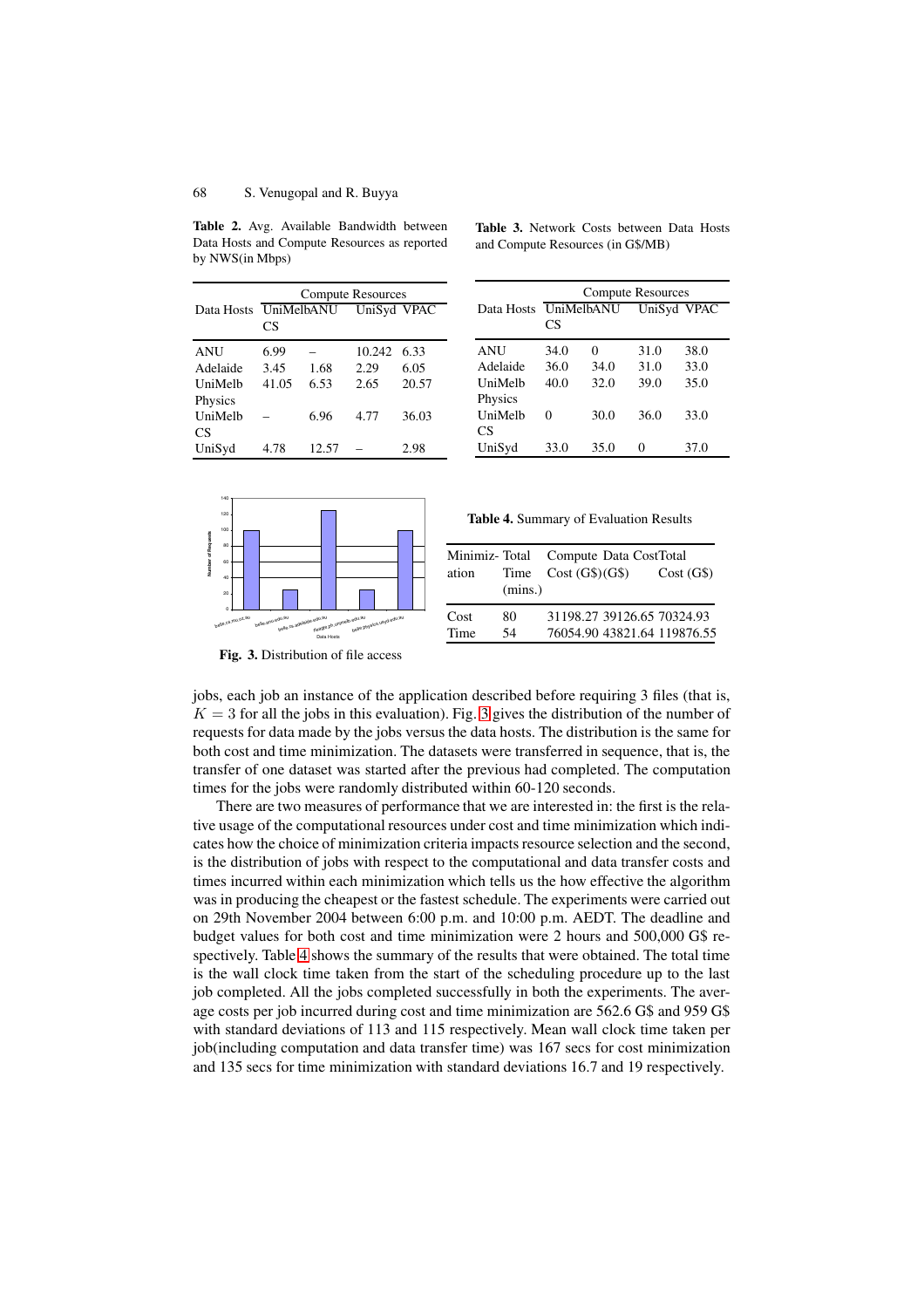

**Fig. 4.** Cumulative number of jobs completed vs time

As expected, cost minimization scheduling produces minimum computation and data transfer expenses whereas time minimization completes the experiments in the least time. The graphs in Figs. [4](#page-8-3) and [4](#page-8-3) show the number of jobs completed versus time for the two scheduling strategies for data grids. Since the computation time was dominant, within cost minimization, the jobs were executed on the least economically expensive compute resource. This can be seen in Fig. [4](#page-8-3) where the compute resource with the least cost per sec, the resource at University of Sydney, was chosen to execute 95% of the jobs. Since a very relaxed deadline was given, no other compute resource was engaged by the scheduler as it was confident that the least expensive resource alone would be able to complete the jobs within the given time. Within time minimization, the jobs were dispatched to the compute resources which promised the least execution time even if they were expensive as long as the expected cost for the job was less than the budget per job. Initially, the scheduler utilised two of the faster resources, the University of Melbourne Computer Science(UniMelb CS) resource and the VPAC resource. However, as seen from Fig. [3,](#page-8-2) 26.67% of the requests for datasets were directed to the UniMelb CS resource. A further 6.67% were directed to the resource in UniMelb Physics. Hence, any jobs requiring one of the datasets located on either of the above resources were scheduled at the UniMelb CS resource because of the low data transfer time. Also, the UniMelb CS resource had more processors. Hence, a majority of the jobs were dispatched to it within time minimization.

Figs. [5\(a\)](#page-10-0) and [5\(b\)](#page-10-1) show the distribution of the jobs with respect to the compute and data costs respectively. For cost minimization, 95% of the jobs have compute costs less than or equal to 400 G\$ and data costs between 250 G\$ to 350 G\$. In contrast, within time minimization, 91% of the jobs are in the region of compute costs between 500 G\$ to 700 G\$ and data costs between 300 G\$ to 400 G\$. Hence, in time minimization, more jobs are in the region of high compute costs and medium data costs. Thus, it can be inferred that the broker utilized the more expensive compute and network resources to transfer data and execute the jobs within time minimization.

Figs. [6\(a\)](#page-10-2) and [6\(b\)](#page-10-3) show the distribution of the jobs with respect to the total execution time and the total data transfer time for cost minimization and time minimization respectively. The execution time excludes the time taken for data transfer. It can be seen that within time minimization [6\(b\)](#page-10-3) the maximum data transfer time was 35s as com-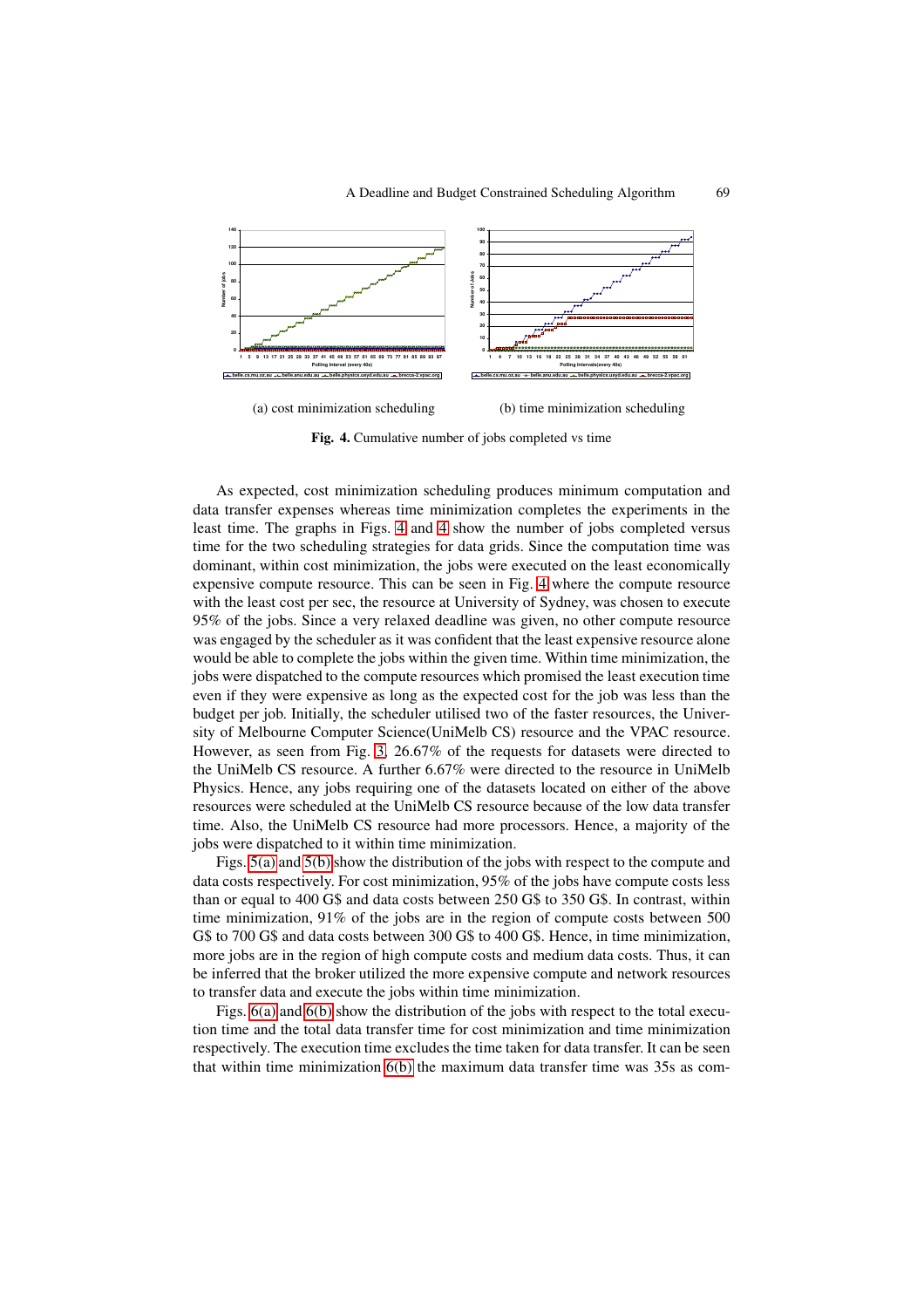<span id="page-10-0"></span>

(a) cost minimization scheduling

(b) time minimization scheduling

<span id="page-10-1"></span>

<span id="page-10-2"></span>

<span id="page-10-3"></span>**Fig. 6.** Distribution of jobs against execution time and data transfer time

pared to 75s for cost minimization. Also, there are more jobs within time minimization that have had transfer time less than 10s which implies that the jobs were scheduled close to the source of the data. Therefore, from the results, it can be seen that given cost or time minimization, the algorithm presented in this work does minimize the objective function for upto 90% of the set of jobs.

# **5 Conclusion and Future Work**

We have presented here a model for executing jobs on data grids which takes in to account both processing and data transfer costs. We have also presented an algorithm which greedily creates a resource set, consisting of both compute and data resources, that promises the least cost or least time depending on the minimization chosen. We have presented empirical results obtained from evaluating the algorithm on a Data Grid testbed.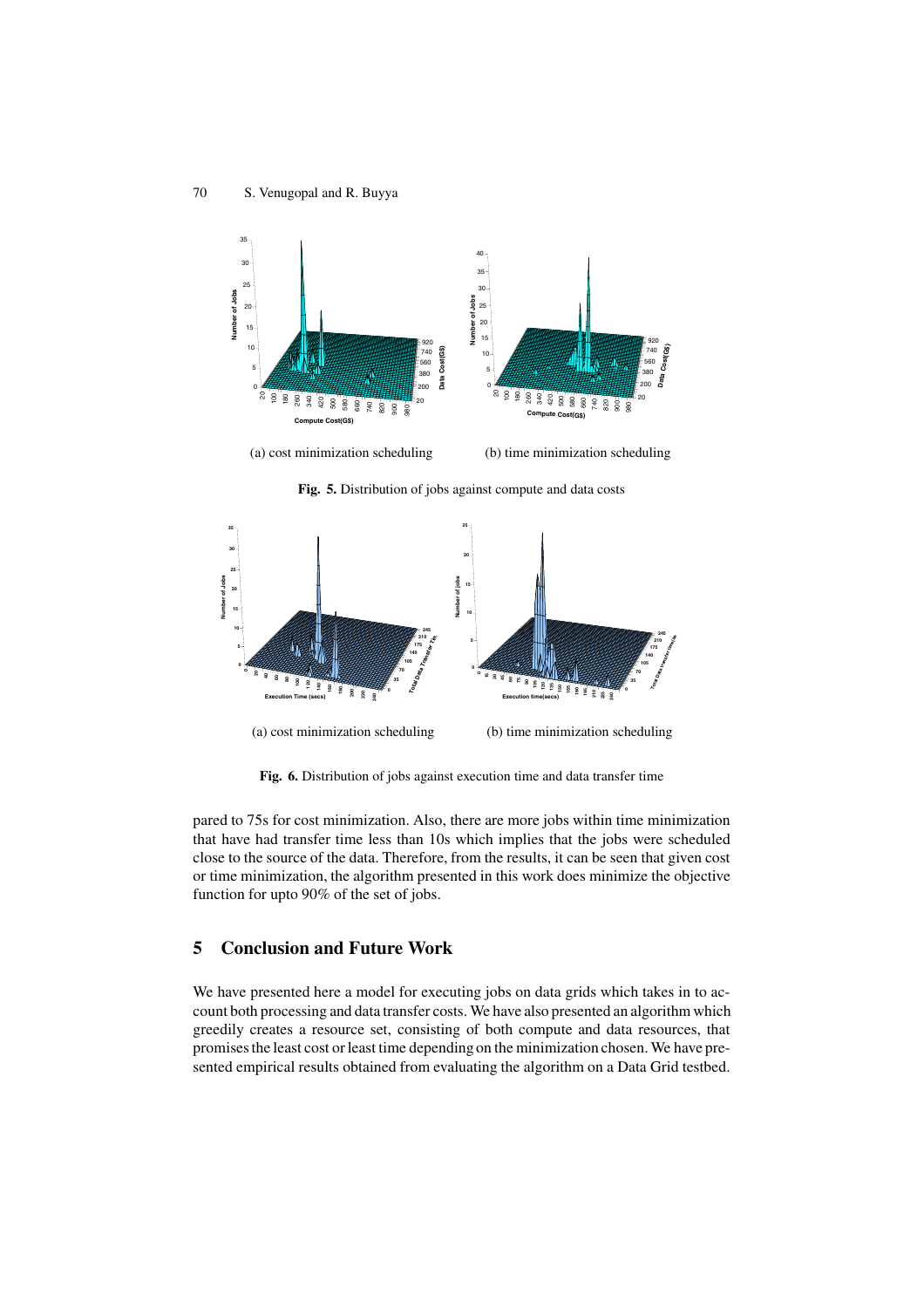We plan to conduct further evaluations to conclusively state that the algorithm minimizes its objective functions. We also plan to evaluate the algorithm with a testbed with different levels of replication of data and with varying resource prices.

# <span id="page-11-6"></span><span id="page-11-0"></span>**References**

- 1. Foster, I., Kesselman, C.: The Grid: Blueprint for a Future Computing Infrastructure. Morgan Kaufmann Publishers (1999)
- <span id="page-11-1"></span>2. Hey, T., Trefethen, A.E.: The UK e-Science Core Programme and the Grid. Journal of Future Generation Computer Systems(FGCS) **18** (2002) 1017–1031
- <span id="page-11-2"></span>3. Chervenak, A., Foster, I., Kesselman, C., Salisbury, C., Tuecke, S.: The data grid: Towards an architecture for the distributed management and analysis of large scientific datasets. Journal of Network and Computer Applications **23** (2000) 187–200
- <span id="page-11-3"></span>4. Lebrun, P.: The Large Hadron Collider, A Megascience Project. In: 38th INFN Eloisatron Project Workshop on Superconducting Materials for High Energy Colliders, Erice, Italy (1999)
- <span id="page-11-4"></span>5. Mahajan, R., Bellovin, S.M., Floyd, S., Ioannidis, J., Paxson, V., Shenker, S.: Controlling high bandwidth aggregates in the network. Computer Communications Review **3** (2002)
- <span id="page-11-5"></span>6. Buyya, R., Giddy, J., Abramson, D.: A Case for Economy Grid Architecture for Service-Oriented Grid Computing. In: 10th IEEE International Heterogeneous Computing Workshop (HCW 2001), In conjunction with IPDPS 2001, San Francisco, California, USA (April 2001)
- <span id="page-11-7"></span>7. Buyya, R., Giddy, J., Abramson, D.: An Evaluation of Economy-based Resource Trading and Scheduling on Computational Power Grids for Parameter Sweep Applications. In: The Second Workshop on Active Middleware Services (AMS 2000), Pittsburgh, USA (2000)
- <span id="page-11-8"></span>8. Casanova, H., Legrand, A., Zagorodnov, D., Berman, F.: Heuristics for Scheduling Parameter Sweep Applications in Grid environments. In: 9th Heterogeneous Computing Systems Workshop (HCW 2000), Cancun,Mexico, IEEE CS Press (2000)
- <span id="page-11-9"></span>9. Takefusa, A., Tatebe, O., Matsuoka, S., Morita, Y.: Performance Analysis of Scheduling and Replication Algorithms on Grid Datafarm Architecture for High-Energy Physics Applications. In: Proceedings of the 12th IEEE international Symposium on High Performance Distributed Computing(HPDC-12), Seattle, USA, IEEE CS Press (2003)
- <span id="page-11-10"></span>10. Ranganathan, K., Foster, I.: Decoupling Computation and Data Scheduling in Distributed Data-Intensive Applications. In: Proceedings of the 11th IEEE Symposium on High Performance Distributed Computing (HPDC), Edinburgh, Scotland, IEEE Computer Society (2002)
- <span id="page-11-11"></span>11. Park, S.M., Kim, J.H.: Chameleon: A Resource Scheduler in a Data Grid Environment. In: Proceedings of the 3rd IEEE/ACM International Symposium on Cluster Computing and the Grid, 2003 (CCGrid 2003), Tokyo, Japan, IEEE CS Press (2003)
- <span id="page-11-12"></span>12. Kim, S., Weissman, J.: A GA-based Approach for Scheduling Decomposable Data Grid Applications. In: Proceedings of the 2004 International Conference on Parallel Processing (ICPP 04), Montreal, Canada, IEEE CS Press (2003)
- <span id="page-11-13"></span>13. Venugopal, S., Buyya, R., Winton, L.: A Grid Service Broker for Scheduling Distributed Data-Oriented Applications on Global Grids. In: Proceedings of the 2nd Workshop on Middleware in Grid Computing (MGC 04) : 5th ACM International Middleware Conference (Middleware 2004), Toronto, Canada (2004)
- <span id="page-11-14"></span>14. Maheswaran, M., Ali, S., Siegel, H.J., Hensgen, D., Freund, R.F.: Dynamic Mapping of a Class of Independent Tasks onto Heterogeneous Computing Systems. Journal of Parallel and Distributed Computing(JPDC) **59** (1999) 107–131